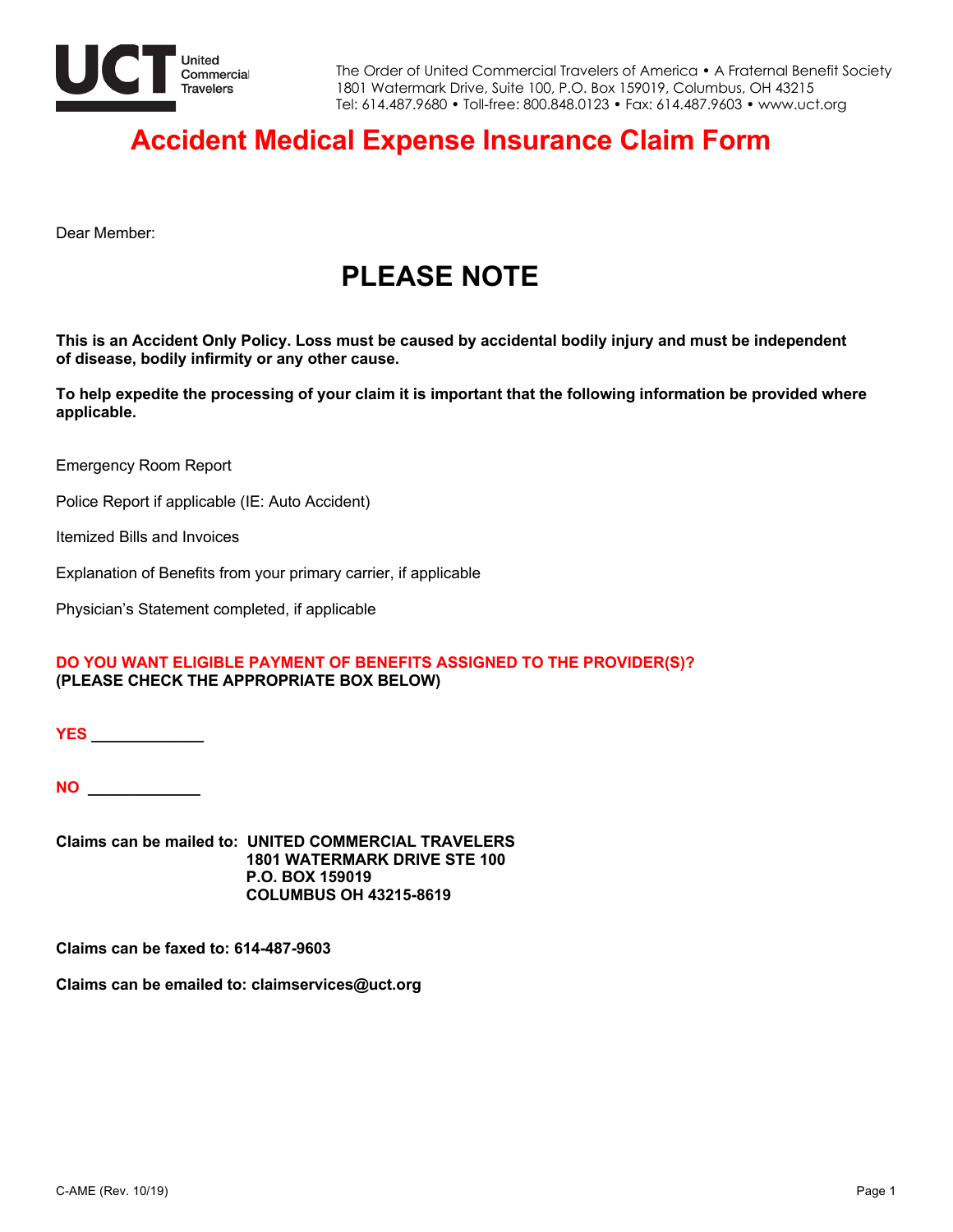### **PLEASE COMPLETE IN FULL AND RETURN WITHIN 30 DAYS.**



The Order of United Commercial Travelers of America • A Fraternal Benefit Society 1801 Watermark Drive, Suite 100, P.O. Box 159019, Columbus, OH 43215 Tel: 614.487.9680 • Toll-free: 800.848.0123 • Fax: 614.487.9603 • www.uct.org

# **Accident Medical Expense Insurance Claim Form**

**PLEASE PRINT**

| POLICYOWNER INFORMATION (COMPLETE ALL QUESTIONS) Today's Date (MM/DD/YYYY): _____/_____/___________                                                                                                                                                                      |                                                                                                                                                                                |                          |  |  |  |  |  |
|--------------------------------------------------------------------------------------------------------------------------------------------------------------------------------------------------------------------------------------------------------------------------|--------------------------------------------------------------------------------------------------------------------------------------------------------------------------------|--------------------------|--|--|--|--|--|
|                                                                                                                                                                                                                                                                          | 1. Name: $\frac{1}{\text{First, MI. Last}}$                                                                                                                                    |                          |  |  |  |  |  |
|                                                                                                                                                                                                                                                                          | 2. Address: Street Street City City State Zip Code                                                                                                                             |                          |  |  |  |  |  |
|                                                                                                                                                                                                                                                                          |                                                                                                                                                                                |                          |  |  |  |  |  |
|                                                                                                                                                                                                                                                                          | 3. Date of Birth: $\frac{1}{\frac{M\text{onth/DayVec}}{M\text{onth/DayVec}}}$ 4. Sex: $\Box$ Male $\Box$ Female 5. Phone: $(\_\_)$                                             |                          |  |  |  |  |  |
| <b>PATIENT INFORMATION</b>                                                                                                                                                                                                                                               |                                                                                                                                                                                |                          |  |  |  |  |  |
|                                                                                                                                                                                                                                                                          | 6. Name: $\frac{1}{\text{First, MI. Last name of patient}}$ 7. Sex: $\Box$ Male $\Box$ Female                                                                                  |                          |  |  |  |  |  |
|                                                                                                                                                                                                                                                                          |                                                                                                                                                                                |                          |  |  |  |  |  |
|                                                                                                                                                                                                                                                                          | <b>ACCIDENT INFORMATION</b><br><u>and the state of the state of the state of the state of the state of the state of the state of the state of th</u>                           |                          |  |  |  |  |  |
|                                                                                                                                                                                                                                                                          | 10. Date of Accident: $\frac{1}{\frac{M \text{onth}/D\text{av/Year}}{M \text{onth}/D\text{av/Year}}}$ 11 Date First Treated: $\frac{1}{\frac{M \text{onth}}{D\text{av/Year}}}$ |                          |  |  |  |  |  |
|                                                                                                                                                                                                                                                                          |                                                                                                                                                                                |                          |  |  |  |  |  |
|                                                                                                                                                                                                                                                                          |                                                                                                                                                                                |                          |  |  |  |  |  |
|                                                                                                                                                                                                                                                                          |                                                                                                                                                                                |                          |  |  |  |  |  |
|                                                                                                                                                                                                                                                                          |                                                                                                                                                                                |                          |  |  |  |  |  |
|                                                                                                                                                                                                                                                                          | 15. Did Accident Occur on the Job: $\Box$ Yes $\Box$ No                                                                                                                        |                          |  |  |  |  |  |
| 16. Do you have other insurance: $\Box$ Yes $\Box$ No                                                                                                                                                                                                                    |                                                                                                                                                                                |                          |  |  |  |  |  |
| IF YOU SELECT YES TO OTHER INSURANCE PLEASE PROVIDE ALL EXPLANATION OF BENEFITS FROM<br>YOUR INSURANCE CARRIER(S) WITH THIS CLAIM FORM.                                                                                                                                  |                                                                                                                                                                                |                          |  |  |  |  |  |
| HOSPITALIZATION (PLEASE ENCLOSE BILL OR CONFIRMATION OF CONFINEMENT)                                                                                                                                                                                                     |                                                                                                                                                                                |                          |  |  |  |  |  |
|                                                                                                                                                                                                                                                                          | 17. Were you Hospitalized? $\Box$ Yes $\Box$ No<br>From $\frac{1}{\text{Month/Day/Year}}$ To $\frac{1}{\text{Month/Day/Year}}$                                                 |                          |  |  |  |  |  |
|                                                                                                                                                                                                                                                                          | 18. Were you in Intensive Care? $\Box$ Yes $\Box$ No<br>From                                                                                                                   | To                       |  |  |  |  |  |
| Month/Day/Year<br>Month/Day/Year<br>19. Name of Hospital: <u>contract and the set of the set of the set of the set of the set of the set of the set of the set of the set of the set of the set of the set of the set of the set of the set of the set of the set of</u> |                                                                                                                                                                                |                          |  |  |  |  |  |
|                                                                                                                                                                                                                                                                          | 20. Address:                                                                                                                                                                   |                          |  |  |  |  |  |
|                                                                                                                                                                                                                                                                          | $\overline{\text{Citv}}$<br>Street<br>21. Phone Number of Hospital: (<br>Area Code                                                                                             | <b>State</b><br>Zip Code |  |  |  |  |  |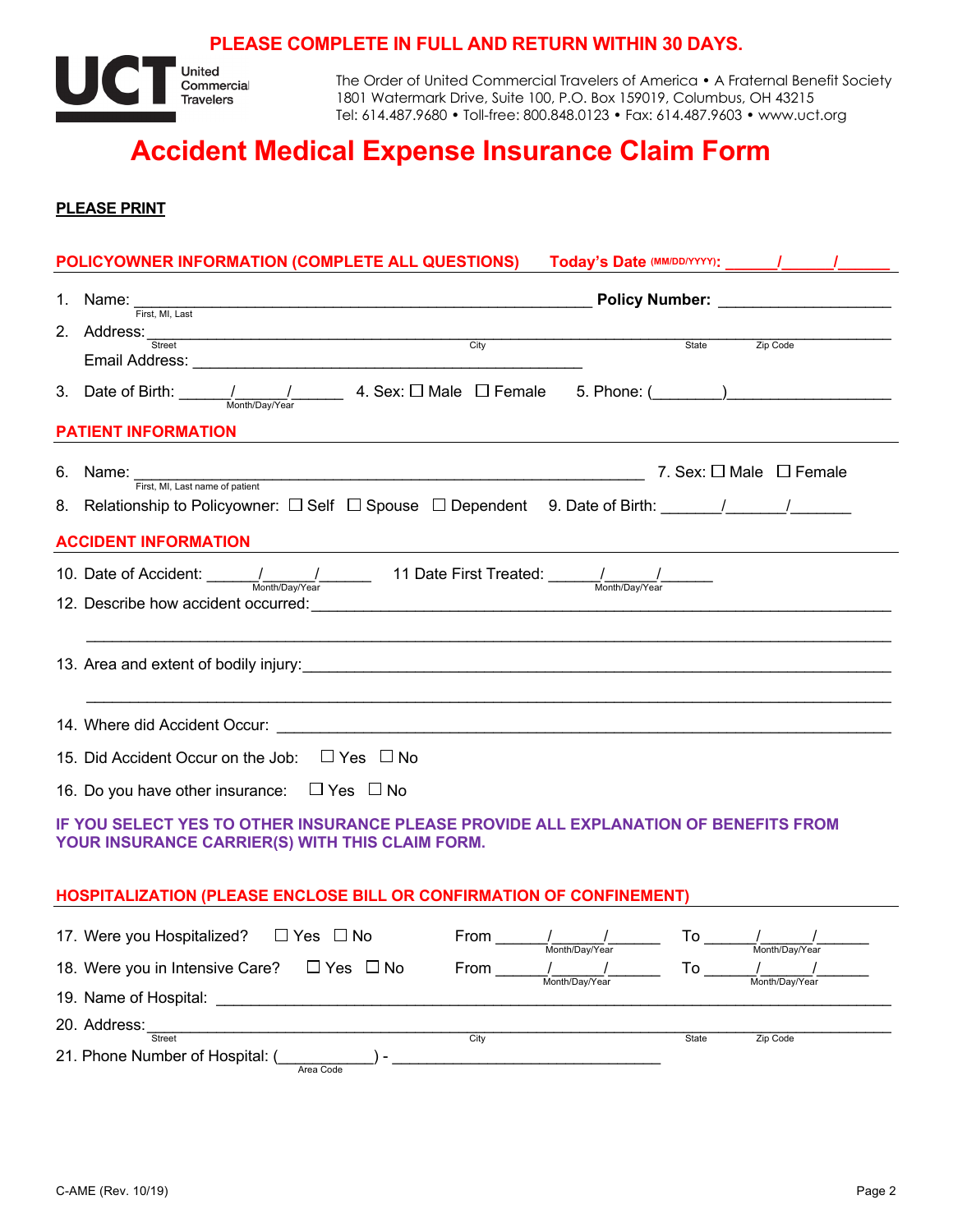#### **ANY COST FOR COMPLETION OF THIS FORM IS THE RESPONSIBILITY OF THE PATIENT**

### **ATTENDING PHYSICIAN'S STATEMENT (TO BE COMPLETED BY YOUR DOCTOR)**

| 1.                             |                                                                                                                                                                                                                        |                                                                                                                                                                                                                                                                                                                                                                                                                                                                                              | 2. Date of Birth: $\frac{1}{\frac{M_{\text{other}}}{M_{\text{other}}}}$ |                                                                                                                                                                                                                                                                                                                                                                                        |
|--------------------------------|------------------------------------------------------------------------------------------------------------------------------------------------------------------------------------------------------------------------|----------------------------------------------------------------------------------------------------------------------------------------------------------------------------------------------------------------------------------------------------------------------------------------------------------------------------------------------------------------------------------------------------------------------------------------------------------------------------------------------|-------------------------------------------------------------------------|----------------------------------------------------------------------------------------------------------------------------------------------------------------------------------------------------------------------------------------------------------------------------------------------------------------------------------------------------------------------------------------|
| 3.                             |                                                                                                                                                                                                                        |                                                                                                                                                                                                                                                                                                                                                                                                                                                                                              |                                                                         |                                                                                                                                                                                                                                                                                                                                                                                        |
| 4.                             |                                                                                                                                                                                                                        | History of condition provided by patient: National Conditional Conditional Conditional Condition of Condition                                                                                                                                                                                                                                                                                                                                                                                |                                                                         |                                                                                                                                                                                                                                                                                                                                                                                        |
|                                | 5. Accident? $\Box$ Yes $\Box$ No Date: $\frac{1}{\frac{M_{\text{on}} + N_{\text{on}}}{M_{\text{on}} + N_{\text{on}}}}$                                                                                                |                                                                                                                                                                                                                                                                                                                                                                                                                                                                                              |                                                                         |                                                                                                                                                                                                                                                                                                                                                                                        |
| $7_{\scriptscriptstyle{\sim}}$ |                                                                                                                                                                                                                        |                                                                                                                                                                                                                                                                                                                                                                                                                                                                                              |                                                                         |                                                                                                                                                                                                                                                                                                                                                                                        |
|                                | 8. Address: Street City<br>$\frac{1}{\text{Month/Day/Year}}$<br>9. Admitted:<br>10. Intensive Care:<br>$\frac{1}{\frac{1}{\text{Month/Day/Year}}}$<br>11. Rehabilitation Care: 1 Month/Day/Year<br>14. Address: Street | Discharged: // Month/Day/Year<br>Discharged: $\frac{1}{\sqrt{1-\frac{1}{2}}}\frac{1}{\sqrt{1-\frac{1}{2}}}\frac{1}{\sqrt{1-\frac{1}{2}}}\frac{1}{\sqrt{1-\frac{1}{2}}}\frac{1}{\sqrt{1-\frac{1}{2}}}\frac{1}{\sqrt{1-\frac{1}{2}}}\frac{1}{\sqrt{1-\frac{1}{2}}}\frac{1}{\sqrt{1-\frac{1}{2}}}\frac{1}{\sqrt{1-\frac{1}{2}}}\frac{1}{\sqrt{1-\frac{1}{2}}}\frac{1}{\sqrt{1-\frac{1}{2}}}\frac{1}{\sqrt{1-\frac{1}{2}}}\frac{1}{\sqrt{1-\frac{1}{2}}$<br>Month/Day/Year<br>$\overline{C}$ ity | State<br>State                                                          | Zip Code<br>Zip Code                                                                                                                                                                                                                                                                                                                                                                   |
|                                |                                                                                                                                                                                                                        |                                                                                                                                                                                                                                                                                                                                                                                                                                                                                              |                                                                         | $\frac{5}{2}$ Date: $\frac{1}{\frac{1}{2} \frac{1}{2} \frac{1}{2} \frac{1}{2} \frac{1}{2} \frac{1}{2} \frac{1}{2} \frac{1}{2} \frac{1}{2} \frac{1}{2} \frac{1}{2} \frac{1}{2} \frac{1}{2} \frac{1}{2} \frac{1}{2} \frac{1}{2} \frac{1}{2} \frac{1}{2} \frac{1}{2} \frac{1}{2} \frac{1}{2} \frac{1}{2} \frac{1}{2} \frac{1}{2} \frac{1}{2} \frac{1}{2} \frac{1}{2} \frac{1}{2} \frac{1$ |
|                                | <b>COMMENTS</b>                                                                                                                                                                                                        |                                                                                                                                                                                                                                                                                                                                                                                                                                                                                              |                                                                         |                                                                                                                                                                                                                                                                                                                                                                                        |
|                                |                                                                                                                                                                                                                        |                                                                                                                                                                                                                                                                                                                                                                                                                                                                                              |                                                                         |                                                                                                                                                                                                                                                                                                                                                                                        |

**In Arizona:** Any person who knowingly presents a false or fraudulent claim for payment of a loss is subject to criminal and civil penalties. **In Other States:** Any person who knowingly and with intent to defraud any insurance company or other person, files a statement of claim containing any materially false information, or conceals, for the purpose of misleading, information concerning any fact material thereto, commits a fraudulent insurance act, which is a crime.

\_\_\_\_\_\_\_\_\_\_\_\_\_\_\_\_\_\_\_\_\_\_\_\_\_\_\_\_\_\_\_\_\_\_\_\_\_\_\_\_\_\_\_\_\_\_\_\_\_\_\_\_\_\_\_\_\_\_\_\_\_\_\_\_\_\_\_\_\_\_\_\_\_\_\_\_\_\_\_\_\_\_\_\_\_\_\_\_\_\_\_\_\_\_\_\_\_